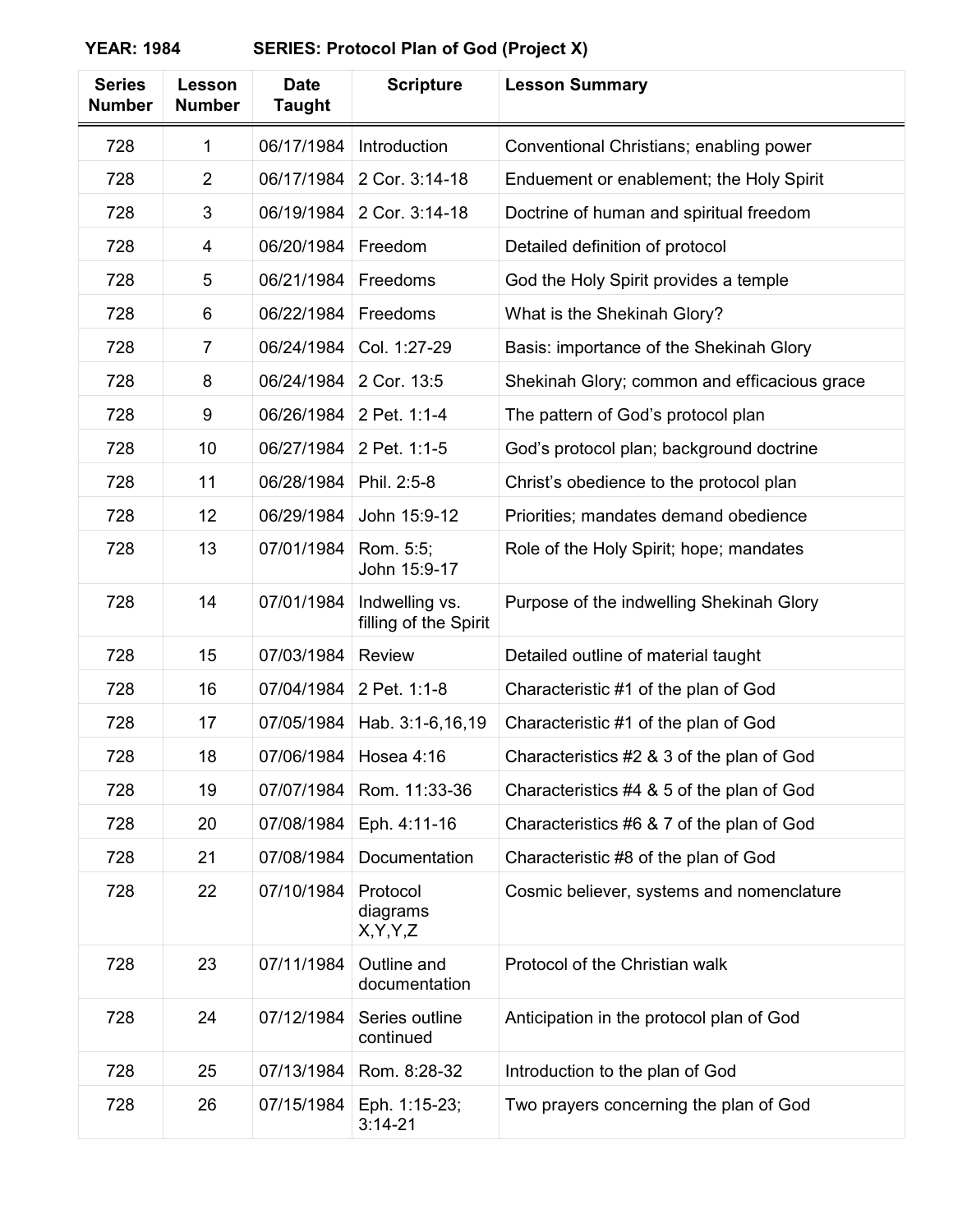| <b>Series</b><br><b>Number</b> | Lesson<br><b>Number</b> | <b>Date</b><br><b>Taught</b> | <b>Scripture</b>                 | <b>Lesson Summary</b>                             |
|--------------------------------|-------------------------|------------------------------|----------------------------------|---------------------------------------------------|
| 728                            | 27                      | 07/15/1984                   | <b>Introduction Part</b><br>Two  | The distraction of emotion                        |
| 728                            | 28                      | 07/17/1984                   | <b>Review</b>                    | Gate 1 of the protocol system                     |
| 728                            | 29                      | 07/18/1984                   | Gate 1                           | Spirituality vs. carnality                        |
| 728                            | 30                      | 07/19/1984                   | Phil. 4:11-13                    | Holy Spirit's Old Testament ministry; contentment |
| 728                            | 31                      | 07/20/1984                   | 1 John 2:27;<br>$3:3 - 11$       | The absolute of spirituality                      |
| 728                            | 32                      | 07/22/1984                   | Eph. 5:1-2, 14-<br>18; Gal. 5:1  | Documentation for gate 1, spirituality            |
| 728                            | 33                      | 07/22/1984                   | Gal. 5:1, 13-18,<br>22-23, 25-26 | Spiritual freedom vs. the old sin nature          |
| 728                            | 34                      | 07/24/1984                   | Rom. 8:1-4                       | Spiritual freedom vs. tyranny of the Mosaic Law   |
| 728                            | 35                      | 07/25/1984                   | Rom. 8:5-6                       | Two thought patterns of the believer              |
| 728                            | 36                      | 07/26/1984                   | Rom. 8:7-9                       | Spirituality: further documentation               |
| 728                            | 37                      | 07/27/1984                   | Rom. 8:10-18                     | Contentment; pseudo-spirituality                  |
| 728                            | 38                      | 07/29/1984                   | Prov. 15:33;<br>11:2; 29:23      | Gate 3, humility: Scripture and definition        |
| 728                            | 39                      | 07/29/1984                   | Rom. 9:19-21                     | Potter's wheel of authority; criminals            |
| 728                            | 40                      | 07/31/1984                   | Eccl. 9:9;<br>Eph. 5:22-25a      | Criminals; volition, thought, and authority       |
| 728                            | 41                      | 08/01/1984                   | Rom. 12:3                        | Humility: basic virtue thought pattern            |
| 728                            | 42                      | 08/02/1984                   | 1 Pet. 2:9                       | Spiritual self-sustainment; priesthood            |
| 728                            | 43                      | 08/03/1984                   | 1 Cor. 2:4-12                    | Gate 4, Operation Z (Doctrine of GAP)             |
| 728                            | 44                      | 08/05/1984                   | 1 Cor. 2:12-16;<br>Prov. 8       | Doctrine's value and importance; GAP              |
| 728                            | 45                      | 08/05/1984                   | Ps. 33:4;<br>Lam. 3:20-25        | Logistical grace; God's faithfulness              |
| 728                            | 46                      | 08/07/1984                   | Eph. 4:11-16                     | What is a pastor-how does he do his job?          |
| 728                            | 47                      | 08/08/1984                   | Doctrine of GAP                  | Operation Z, stages 2, 3, and 4                   |
| 728                            | 48                      | 08/09/1984                   | Col. 1:9-10;<br>2 Cor. 10:4-6    | Eight parts of the soul's right lobe              |
| 728                            | 49                      | 08/10/1984                   | 2 Pet. 3:14-18                   | Cosmic evangelism; spiritual metabolism           |
| 728                            | 50                      | 08/12/1984                   | 2 Pet. 3:14-18                   | Doctrine of spiritual metabolism                  |
| 728                            | 51                      | 08/12/1984                   | 2 Pet. 3:14-17a                  | Doctrine of spiritual metabolism                  |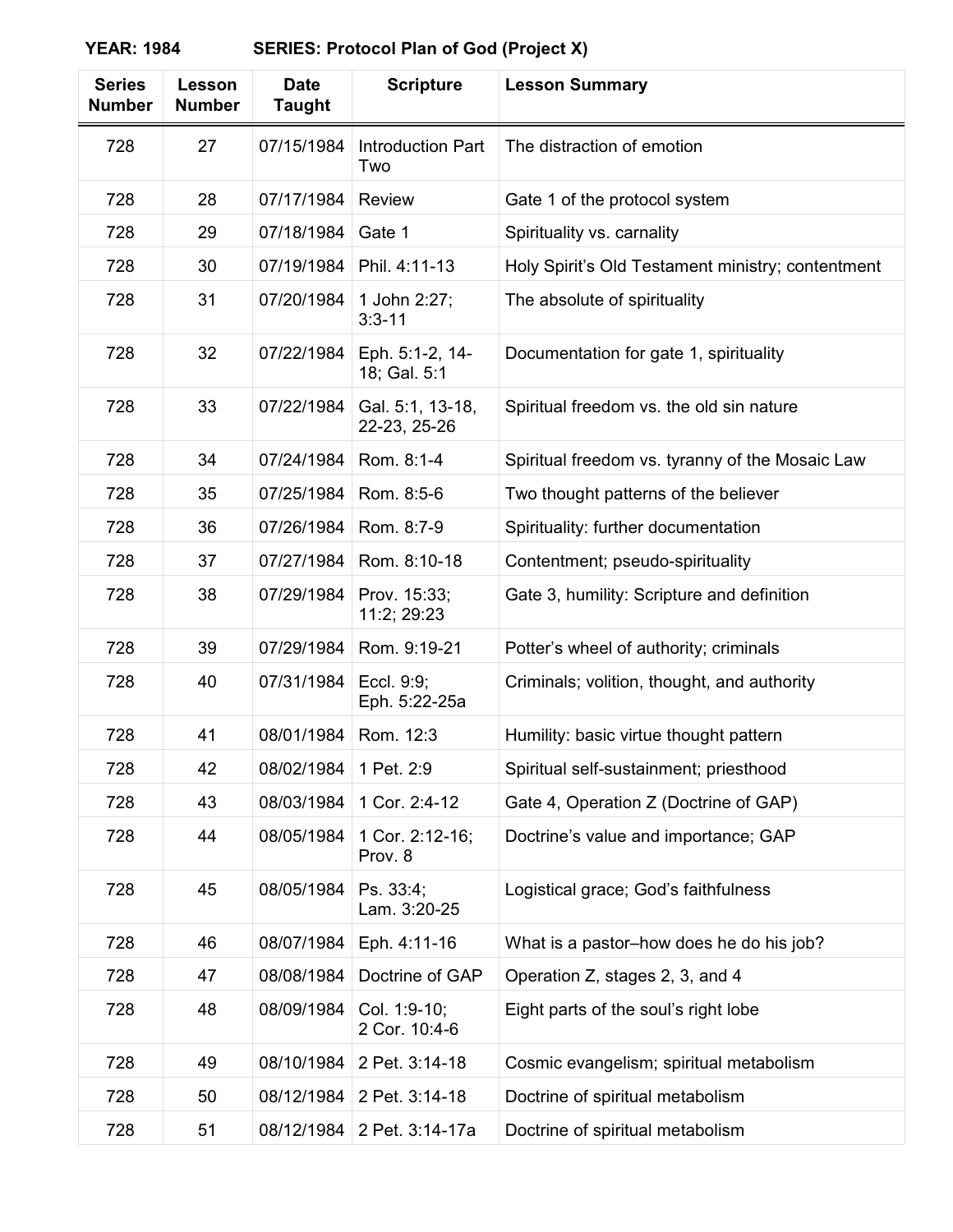| <b>Series</b><br><b>Number</b> | Lesson<br><b>Number</b> | <b>Date</b><br><b>Taught</b> | <b>Scripture</b>                            | <b>Lesson Summary</b>                          |
|--------------------------------|-------------------------|------------------------------|---------------------------------------------|------------------------------------------------|
| 728                            | 52                      | 08/14/1984                   | 2 Pet. 3:17-18                              | The challenge of GNOSIS doctrine               |
| 728                            | 53                      | 08/15/1984                   | James 1:16-19a                              | Doctrinal perception-stage one                 |
| 728                            | 54                      | 08/16/1984                   | James 1:19b                                 | Objectivity in doctrinal perception            |
| 728                            | 55                      | 08/17/1984                   | <b>James 1:20</b>                           | GAP, objectivity vs. subjectivity; anger       |
| 728                            | 56                      | 08/19/1984                   | James 1:21a                                 | Protocol; spiritual metabolism and rebound     |
| 728                            | 57                      | 08/19/1984                   | James 1:21b-22a                             | Spiritual metabolism–importance of the mandate |
| 728                            | 58                      | 08/21/1984                   | James 1:21-23a                              | Spiritual metabolism vs. self-deception        |
| 728                            | 59                      | 08/22/1984                   | James 1:23b-24                              | A hearer of the Word                           |
| 728                            | 60                      | 08/23/1984                   | James 1:19-25a                              | A doer of the Word; two freedoms               |
| 728                            | 61                      | 08/24/1984                   | 2 Cor. 3:14-18;<br>James 1:25b              | A doer of the Word; happiness                  |
| 728                            | 62                      | 08/26/1984                   | 1 Tim. 2:3-4;<br>2 Tim. 3:2-7;<br>$2:23-26$ | Spiritual metabolism; concept EPIGNOSIS        |
| 728                            | 63                      | 08/26/1984                   | Eph. 1:17; Col.<br>1:9a; Philem. 6          | Volition and concept EPIGNOSIS                 |
| 728                            | 64                      | 08/28/1984                   | Col. 1:9b                                   | EPIGNOSIS; PLEROO; THELEMA; will of God        |
| 728                            | 65                      | 08/29/1984                   | Col. 1:9c                                   | Using SOPHIA to solve your own problems        |
| 728                            | 66                      | 08/30/1984                   | Col. 1:10-11a                               | Spiritual metabolism-production and power      |
| 728                            | 67                      | 08/31/1984                   | Col. 1:11b-12                               | Scholasticism; happiness; appreciation         |
| 728                            | 68                      | 09/02/1984                   | 2 Pet. 1                                    | Introduction; God's protocol system            |
| 728                            | 69                      | 09/02/1984                   | 2 Pet. 1:1a                                 | APOSTOLOS; Peter's salvation                   |
| 728                            | 70                      | 09/04/1984                   | 2 Pet. 1:1b-2a                              | Equality; Christ the only Savior; grace        |
| 728                            | 71                      | 09/05/1984                   | 2 Pet. 1:2b                                 | Metabolism; it is the Lord's ministry          |
| 728                            | 72                      | 09/06/1984                   | 2 Pet. 1:3a                                 | Godliness; metabolism by grace                 |
| 728                            | 73                      | 09/07/1984                   | 2 Pet. 1:3b                                 | Metabolism; doctrine of election               |
| 728                            | 74                      | 09/09/1984                   | 2 Pet. 1:3                                  | Doctrine of election; Calvinism; decrees       |
| 728                            | 75                      | 09/09/1984                   | 2 Pet. 1:3                                  | Separation of church and state; election       |
| 728                            | 76                      | 09/16/1984                   | 2 Pet. 1:3                                  | Doctrine of election; computer analogy         |
| 728                            | 77                      | 09/16/1984                   | 2 Pet. 1:3                                  | Election to privilege and opportunity          |
| 728                            | 78                      | 09/18/1984                   | Rom. 8:28-29a                               | Doctrine of election; computer analogy         |
| 728                            | 79                      | 09/19/1984                   | Rom. 8:28-29a                               | Election and the divine decrees                |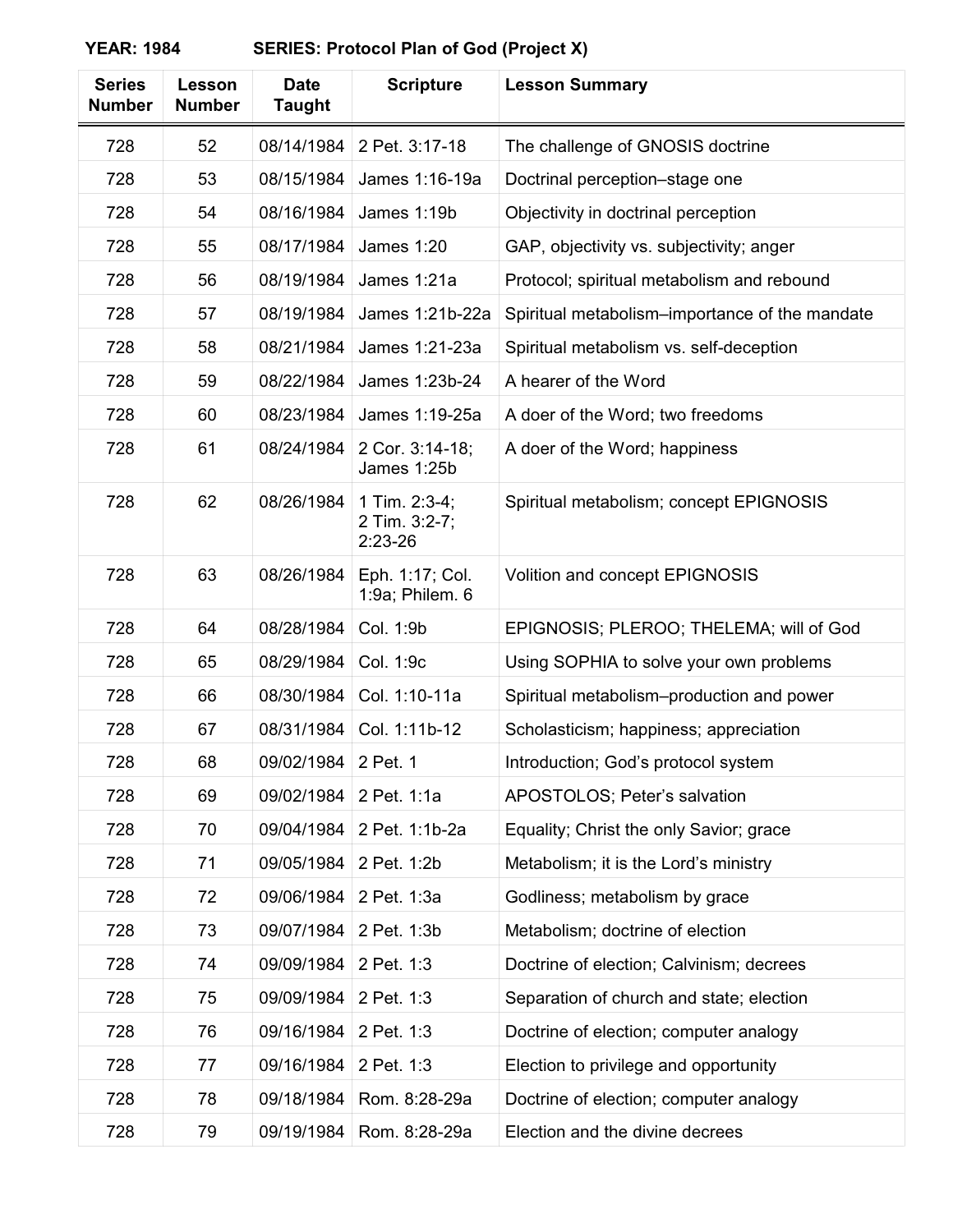| <b>Series</b><br><b>Number</b> | Lesson<br><b>Number</b> | <b>Date</b><br><b>Taught</b> | <b>Scripture</b>                    | <b>Lesson Summary</b>                                                               |
|--------------------------------|-------------------------|------------------------------|-------------------------------------|-------------------------------------------------------------------------------------|
| 728                            | 80                      | 09/20/1984                   | Rom. 8:28-31                        | Doctrine of election-ROM and PROM chips                                             |
| 728                            | 81                      | 09/21/1984                   | Rom. 8:28-32                        | Application of the doctrine of election                                             |
| 728                            | 82                      | 09/23/1984                   | 2 Pet. 1:10a                        | Election: God's best for the believer                                               |
| 728                            | 83                      | 09/23/1984                   | 2 Pet. 1:4                          | Election and the divine decrees                                                     |
| 728                            | 84                      | 09/30/1984                   | 2 Pet. 1:1-5a                       | Review; introduction to Greek drama                                                 |
| 728                            | 85                      | 09/30/1984                   | 2 Pet. 1:5b                         | History and analogies of Greek drama                                                |
| 728                            | 86                      | 10/02/1984                   | 2 Pet. 1:5b;<br>Gal. 1:12-13        | Greek drama; etymology of "virtue"                                                  |
| 728                            | 87                      | 10/03/1984                   | 2 Pet. 1:5b-6a                      | Virtue; stoicism; Paul and Greek drama                                              |
| 728                            | 88                      | 10/04/1984                   | 2 Pet. 1:6b                         | Greek drama; analogy of chorus members                                              |
| 728                            | 89                      | 10/05/1984                   | 2 Pet. 1:6c                         | Greek drama; doctrine of godliness                                                  |
| 728                            | 90                      | 10/07/1984                   | 2 Pet. 1:7                          | Greek drama review; virtue love                                                     |
| 728                            | 91                      | 10/07/1984                   | 2 Pet. 1:7c                         | Practical application of virtue love                                                |
| 728                            | 92                      | 10/09/1984                   | 2 Pet. 1:7                          | Personal love; impersonal or virtue love                                            |
| 728                            | 93                      | 10/10/1984                   | 2 Pet. 1:8-9                        | Priority and enemies of virtue momentum                                             |
| 728                            | 94                      | 10/11/1984                   | 2 Pet. 1:10a                        | Spiritual motivation vs. depression                                                 |
| 728                            | 95                      | 10/12/1984                   | 2 Pet. 1:10a                        | Motivation from God the Father and grace                                            |
| 728                            | 96                      | 10/14/1984                   | 2 Pet. 1:10a                        | Election from Divine attributes and decrees                                         |
| 728                            | 97                      | 10/14/1984                   | Rom. 8:28                           | Three spiritual elections in history                                                |
| 728                            | 98                      | 10/21/1984                   | Rom. 8:28-32                        | Motivation from election and ROM printouts                                          |
| 728                            | 99                      | 10/21/1984                   | Eph. 1:3-4a                         | God provided blessings before election                                              |
| 728                            | 100                     | 10/23/1984                   |                                     | Provision of blessings preceded election; wealth<br>and blessings waiting in escrow |
| 728                            | 101                     | 10/24/1984                   | 2 Pet. 1:10b                        | What motivates you? Doctrine of election                                            |
| 728                            | 102                     | 10/26/1984                   | 2 Pet. 1:11                         | Reward of fulfilling the protocol plan                                              |
| 728                            | 103                     | 10/28/1984                   | 2 Pet. 1:12                         | Means of transferring escrow blessings                                              |
| 728                            | 104                     | 10/28/1984                   | Eph. 1:3-6;<br>2 Pet. 1:12          | Obligor/obligee and depositary of the escrow                                        |
| 728                            | 105                     | 10/30/1984                   | 2 Pet. 1:13-14                      | A pastor's duty of doctrinal inculcation                                            |
| 728                            | 106                     | 10/31/1984                   | John 21:15-19                       | Assassins; a pastor's motivation; Peter                                             |
| 728                            | 107                     | 11/01/1984                   | 2 Pet. 1:15-16;<br>Matt. 16:27-17:9 | Reality: doctrine or empiricism?                                                    |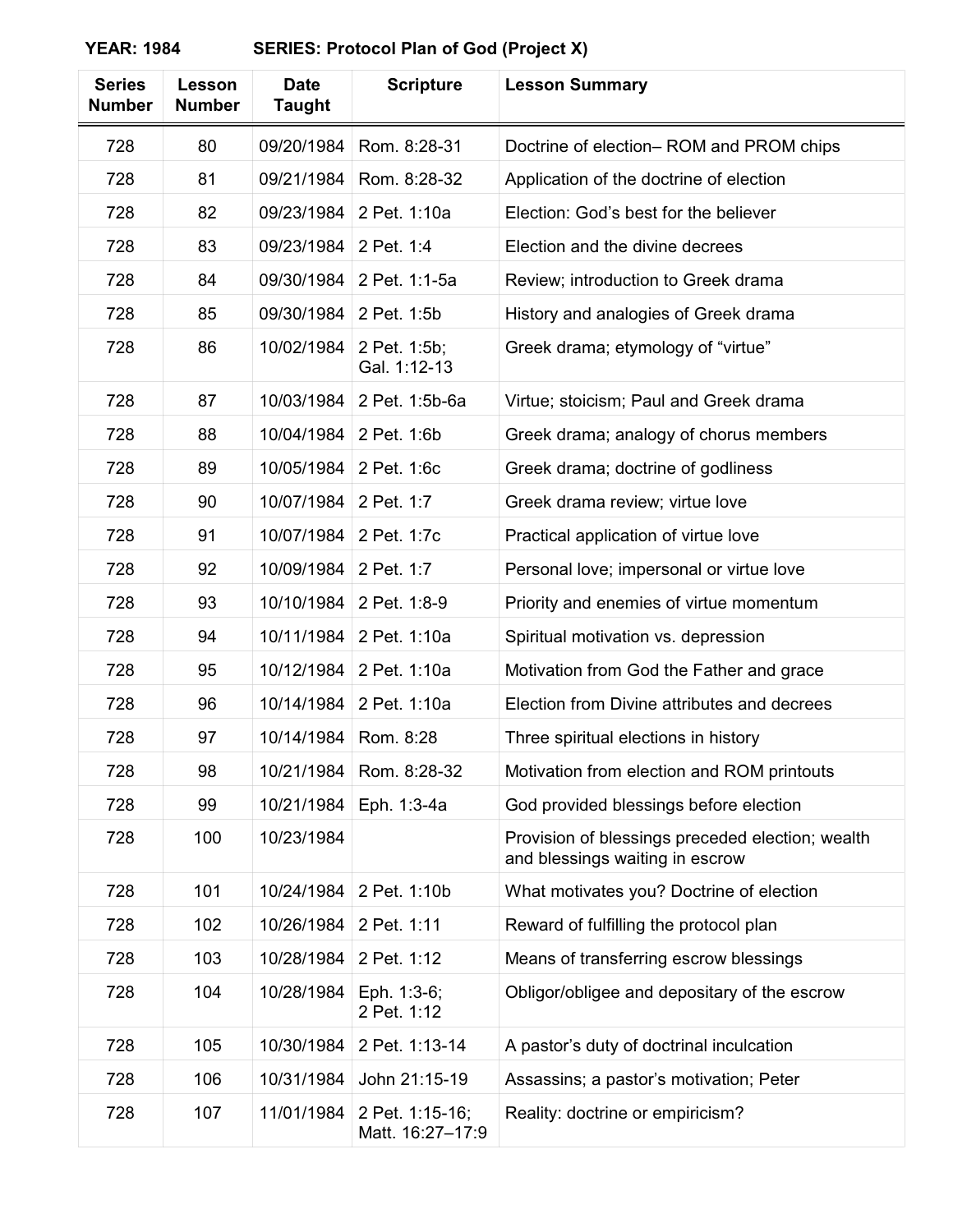| <b>Series</b><br><b>Number</b> | Lesson<br><b>Number</b> | <b>Date</b><br><b>Taught</b> | <b>Scripture</b>              | <b>Lesson Summary</b>                           |
|--------------------------------|-------------------------|------------------------------|-------------------------------|-------------------------------------------------|
| 728                            | 108                     | 11/02/1984                   | 2 Pet. 1:17-19                | Empirical knowledge vs. epignosis               |
| 728                            | 109                     | 11/04/1984                   | 2 Pet. 1:20-21                | Doctrine of inspiration                         |
| 728                            | 110                     | 11/04/1984                   | Heb. 10:35-36;<br>Eph. 1:1-6  | More escrow principles; lapsarianism            |
| 728                            | 111                     | 11/11/1984                   | 1 John 4:16a                  | Love for and from God, documentation            |
| 728                            | 112                     | 11/11/1984                   | 1 John 4:16b                  | Love, God's problem-solving device              |
| 728                            | 113                     | 11/13/1984                   | 1 John 4:16c                  | Love; mechanics of Divine blessings             |
| 728                            | 114                     | 11/14/1984                   | 1 John 4:16c                  | Divine love and integrity; impersonal love      |
| 728                            | 115                     | 11/15/1984                   | 1 John 4:17                   | Virtue love resolves problems                   |
| 728                            | 116                     | 11/16/1984                   | 1 John 4:18-19                | Fear produces and love resolves problems        |
| 728                            | 117                     | 11/18/1984                   | 1 John 4:16-19                | Answer to problems with God, self and others    |
| 728                            | 118                     | 11/18/1984                   | 1 John 4:20a                  | Hatred, love and spiritual self-esteem          |
| 728                            | 119                     | 11/20/1984                   | 1 John 4:20b                  | Hatred and virtue love cannot coexist           |
| 728                            | 120                     | 11/21/1984                   | 1 John 4:16-20                | All about divine and human love                 |
| 728                            | 121                     | 11/22/1984                   | 1 John 4:16-21a               | Diagrams and background for virtue love         |
| 728                            | 122                     | 11/23/1984                   | 1 John 4:16-21b               | Diagram review; personal love toward God        |
| 728                            | 123                     | 11/24/1984                   | 1 John 4:21c                  | Results of virtue love; problems                |
| 728                            | 124                     | 11/25/1984                   | 1 John 4:19                   | Doctrine: the impact of impersonal love         |
| 728                            | 125                     | 11/25/1984                   | 1 John 5:1-3                  | Doctrine: the impact of impersonal love         |
| 728                            | 126                     | 11/27/1984                   | Luke 6:27-37                  | Doctrine: the impact of impersonal love         |
| 728                            | 127                     | 11/28/1984                   | Personal Love                 | Doctrine: the impact of impersonal love         |
| 728                            | 128                     | 11/29/1984                   | God's love;<br>man's problems | Doctrine: the impact of impersonal love         |
| 728                            | 129                     | 11/30/1984                   | 1 John 4:16-19                | Summary review, impersonal love                 |
| 728                            | 130                     | 12/02/1984                   | Phil. 3:13-14                 | Review: Impact of impersonal love               |
| 728                            | 131                     | 12/02/1984                   | 1 Cor. 13:1                   | Impersonal or virtue love protects              |
| 728                            | 132                     | 12/04/1984                   | 1 Cor. 13:2a                  | Spiritual gifts and virtue love                 |
| 728                            | 133                     | 12/05/1984                   | 1 Cor. 13:2b                  | Tongues; routine vs. the spectacular            |
| 728                            | 134                     | 12/06/1984                   | 1 Cor. 13:2c                  | Mystery doctrine; emphasis and perspective      |
| 728                            | 135                     | 12/07/1984                   | 1 Cor. 13:3a                  | Protocol; self-sacrifice; the rich and the poor |
| 728                            | 136                     | 12/09/1984                   | 1 Cor. 13:3b-4a               | Extreme self-sacrifice; spiritual poise         |
| 728                            | 137                     | 12/09/1984                   | 1 Cor. 13:4                   | Jealousy; a nation's economy; patience          |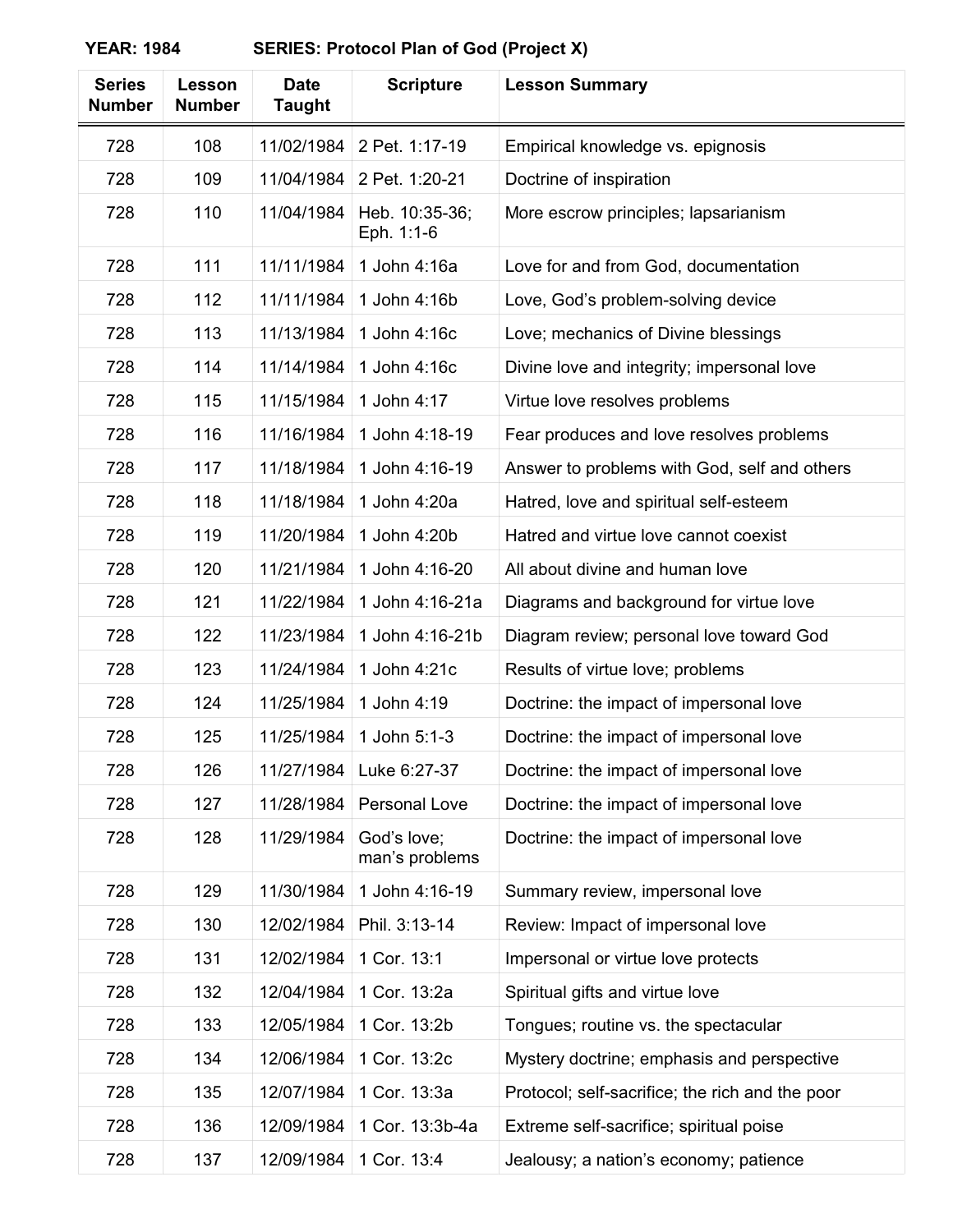| <b>Series</b><br><b>Number</b> | Lesson<br><b>Number</b> | <b>Date</b><br><b>Taught</b> | <b>Scripture</b>              | <b>Lesson Summary</b>                         |
|--------------------------------|-------------------------|------------------------------|-------------------------------|-----------------------------------------------|
| 728                            | 138                     | 12/16/1984                   | 1 Pet. 1:3-8                  | Review; Paul's prayer; the loser              |
| 728                            | 139                     | 12/16/1984                   | Phil. 1:9                     | Finding your niche in life                    |
| 728                            | 140                     | 12/18/1984                   | 1 Cor. 13:5a                  | Objective approach to virtue love             |
| 728                            | 141                     | 12/19/1984                   | 1 Cor. 13:5b                  | Virtue love is not irritated or arrogant      |
| 728                            | 142                     | 12/20/1984                   | Eph. 1:3;<br>1 Cor. 13:6a     | Virtue love and establishment injustice       |
| 728                            | 143                     | 12/21/1984                   | Eph. 1:3;<br>1 Cor. 13:6b     | Virtue love separates church and state        |
| 728                            | 144                     | 12/23/1984                   | Eph. 1:1-6;<br>Heb. 10:35-36  | Review and background for 1 Corinthians 13:7  |
| 728                            | 145                     | 12/23/1984                   | 1 Cor. 13:7a                  | Loneliness; virtue love respects privacy      |
| 728                            | 146                     | 12/26/1984                   | I Cor. 13:7b                  | Greatness; four positives of virtue love      |
| 728                            | 147                     | 12/27/1984                   | 1 Cor. 13:8a                  | Virtue love is never phased out               |
| 728                            | 148                     | 12/28/1984                   | 1 Pet. 1:3-8                  | Winner or loser?                              |
| 728                            | 149                     | 12/30/1984                   | Virtue love                   | Finding one's niche in life                   |
| 728                            | 150                     | 12/30/1984                   | Eph. 1:3-5a                   | Escrow blessings from eternity past           |
| 728                            | 151                     | 12/31/1984                   | Eph. 1:3-6;<br>Heb. 10:35     | The greatest opportunity and challenge        |
| 728                            | 152                     | 01/03/1985                   | 1 Cor. 13:1-8a                | Spiritual self-esteem; timing in life         |
| 728                            | 153                     | 01/04/1985                   | 1 Cor. 13:8b;<br>14:22, 31-35 | Temporary spiritual gifts; women              |
| 728                            | 154                     | 01/06/1985                   | 1 Cor. 13:8c;<br>Isa. 28:9-11 | Tongues and other temporary spiritual gifts   |
| 728                            | 155                     | 01/06/1985                   | 1 Cor. 13:9-11a               | Prayer; temporary gifts; childhood            |
| 728                            | 156                     | 01/13/1985                   | 1 Cor. 13:11b                 | Spiritual childhood and adulthood; emotions   |
| 728                            | 157                     | 01/13/1985                   | 1 Cor. 13:11c-12              | Spiritual adulthood and the mirror-lover      |
| 728                            | 158                     | 01/15/1985                   | 1 Cor. 13:13                  | Virtue love; spiritual class; authority       |
| 728                            | 159                     | 01/16/1985                   | 1 John 4:9-12;<br>4:16        | God's possession and use of virtue love       |
| 728                            | 160                     | 01/17/1985                   | 1 John 4:16                   | Virtue love, man's problem solver             |
| 728                            | 161                     | 01/18/1985                   | 1 John 4:17-21                | Peer pressure; fear; virtue love              |
| 728                            | 162                     | 01/20/1985                   | Virtue love                   | Believer's orientations; true motivation      |
| 728                            | 163                     | 01/20/1985                   | Heb. 12:2-3;<br>2 Pet. 1:3-10 | Spiritual self-esteem, attainment and results |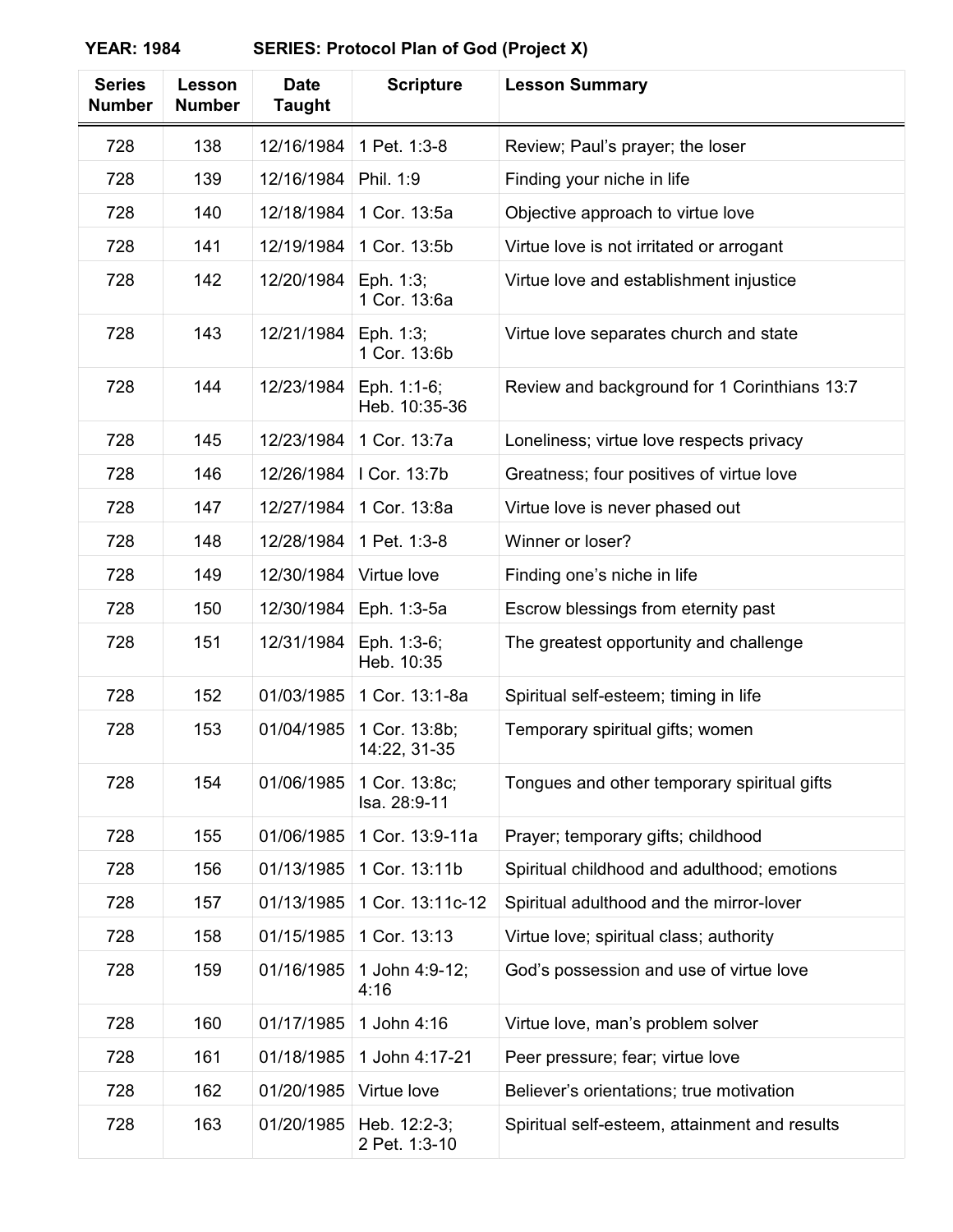| <b>Series</b><br><b>Number</b> | Lesson<br><b>Number</b> | <b>Date</b><br><b>Taught</b> | <b>Scripture</b>              | <b>Lesson Summary</b>                         |
|--------------------------------|-------------------------|------------------------------|-------------------------------|-----------------------------------------------|
| 728                            | 164                     | 01/22/1985                   | Luke 6:27-33                  | Virtue love's spiritual self-esteem           |
| 728                            | 165                     | 01/23/1985                   | Luke 6:27-37                  | Personal love depends on virtue love          |
| 728                            | 166                     | 01/24/1985                   | Virtue love                   | The virtuousness of impersonal love           |
| 728                            | 167                     | 01/25/1985                   | 1 Cor. 13:1-3                 | National defense; life's problem areas        |
| 728                            | 168                     | 01/27/1985                   | Phil. 4:11-13;<br>Heb. 13:5   | Contentment precedes niche orientation        |
| 728                            | 169                     | 01/27/1985                   | 1 Tim. 6:6-8;<br>Prov. 3:1-6  | From niche orientation to attainment          |
| 728                            | 170                     | 02/03/1985                   | 1 Cor. 13:4-8a;<br>Lev. 19:18 | Spiritual self-esteem and virtue love; anger  |
| 728                            | 171                     | 02/03/1985                   | 1 Cor. 13:11, 13              | Virtue love; spiritual childishness           |
| 728                            | 172                     | 02/05/1985                   | 1 Cor. 13:13;<br>1 Pet. 1:3-8 | Capacity for life and happiness               |
| 728                            | 173                     | 02/06/1985                   | Protocol System               | Uniqueness of God's protocol plan             |
| 728                            | 174                     | 02/07/1985                   | Protocol System               | Code, authority, precedence, and procedure    |
| 728                            | 175                     | 02/08/1985                   | 1 Cor. 10:13                  | Suffering; momentum testing introduction      |
| 728                            | 176                     | 02/10/1985                   | 1 John 3:4-9                  | Suffering outline; old sin nature test        |
| 728                            | 177                     | 02/10/1985                   | Jer. 17:5-8                   | Momentum test #2, people testing              |
| 728                            | 178                     | 02/12/1985                   | 2 Cor. 10:4-6                 | Momentum test #3, thought testing             |
| 728                            | 179                     | 02/13/1985                   | Joseph in jail                | Momentum test #4, system testing              |
| 728                            | 180                     | 02/14/1985                   | Col. 3:12-17                  | Momentum test #4, system testing              |
| 728                            | 181                     | 02/15/1985                   | Col. 3:18, 20; 4:1            | System testing (continued); pressure          |
| 728                            | 182                     | 02/17/1985                   | 1 John 2:15-16                | Cosmic #1 test; conceptual epistemology       |
| 728                            | 183                     | 02/17/1985                   | James 3:14-16                 | Conceptual thinking vs. the empty soul        |
| 728                            | 184                     | 02/19/1985                   | Matt. 19:16-22,<br>24, 28     | Legalistic syndrome of motivational evil      |
| 728                            | 185                     | 02/20/1985                   | Momentum tests<br>(completed) | Cosmic 1 and 2; prosperity and adversity test |
| 728                            | 186                     | 02/21/1985                   | Heb. 6:1a                     | Gate 8, maturity; principles of momentum      |
| 728                            | 187                     | 02/22/1985                   | Heb. 6:1b-3a                  | Basic doctrines of AD 67; recovery decisions  |
| 728                            | 188                     | 02/24/1985                   | Heb. 6:3                      | Epistemological rehabilitation                |
| 728                            | 189                     | 02/24/1985                   | Heb. 6:4-6a                   | Subversion to spiritual self-esteem           |
| 728                            | 190                     | 03/03/1985                   | Heb. 6:4-6;<br>$5:8 - 14$     | The hindering vs. the unique lifestyle        |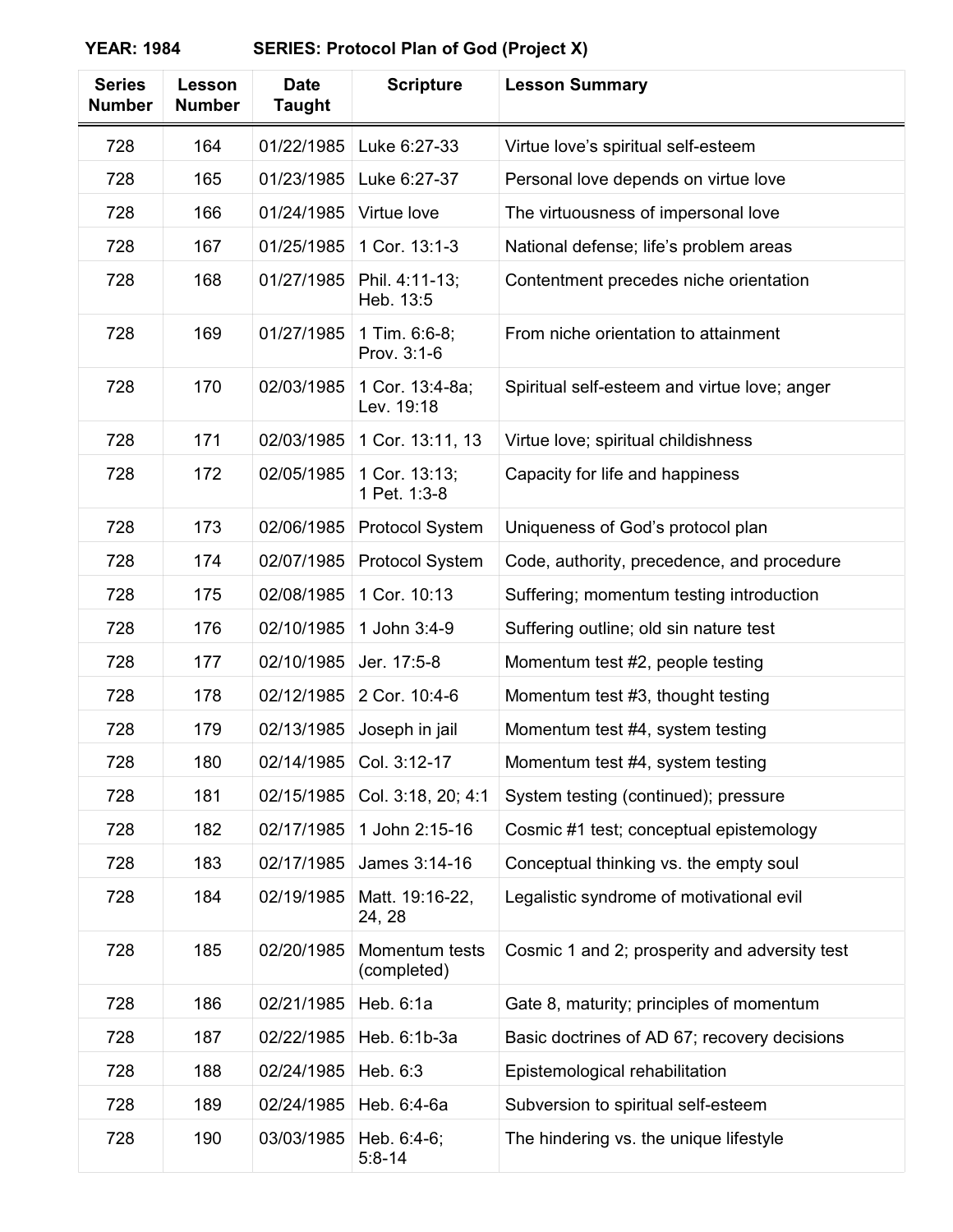| <b>Series</b><br><b>Number</b> | Lesson<br><b>Number</b> | <b>Date</b><br>Taught | <b>Scripture</b>             | <b>Lesson Summary</b>                       |
|--------------------------------|-------------------------|-----------------------|------------------------------|---------------------------------------------|
| 728                            | 191                     | 03/03/1985            | Heb. 5:8-14; 6:7a            | First-century believers; losers and winners |
| 728                            | 192                     | 03/05/1985            | Heb. 6:7b                    | Use your own priesthood; winner analogy     |
| 728                            | 193                     | 03/06/1985            | Heb. 6:8a                    | Saul vs. Tarsus; sin; doctrine of thorns    |
| 728                            | 194                     | 03/07/1985            | Heb. 6:8b;<br>1 Cor. 3:11-15 | The thorn and the thistle lifestyle         |
| 728                            | 195                     | 03/08/1985            | Prov. 29:23;<br>Rom. 9:19-21 | Arrogant lifestyle of thorns and thistles   |
| 728                            | 196                     | 03/10/1985            | Heb. 6:9;<br>Eph. 4:11-16    | Function and viewpoint of a pastor-teacher  |
| 728                            | 197                     | 03/10/1985            | Heb. 6:9;<br>1 Tim. 1:12-16  | Documentation for the pastor-teacher        |
| 728                            | 198                     | 03/12/1985            | Heb. 6:10-11                 | Panoramic view of the pastor; blessings     |
| 728                            | 199                     | 03/13/1985            | Heb. 6:1-11                  | Categories of escrow blessings in time      |
| 728                            | 200                     | 03/14/1985            | Heb. 6:12a                   | Escrow blessings; mental laziness           |
| 728                            | 201                     | 03/15/1985            | Heb. 6:12b                   | Characteristics of the double winner        |
| 728                            | 202                     | 03/17/1985            | Ecclesiastes                 | Solomon, blessed but bored and miserable    |
| 728                            | 203                     | 03/17/1985            | Ps. 23:1-6                   | Mature David occupied with the Source       |
| 728                            | 204                     | 03/24/1985            | 2 Cor. 5:16-17               | A new creature in Christ; social life       |
| 728                            | 205                     | 03/24/1985            | Heb. 6:13a                   | Social life; escrow blessings; Abraham      |
| 728                            | 206                     | 03/26/1985            | Heb. 6:13b                   | Standard vs. policy; immutable things       |
| 728                            | 207                     | 03/27/1985            | Eph. 1:3-5;<br>Heb. 6:14b    | Abraham's blessings from immutable God      |
| 728                            | 208                     | 03/28/1985            | Heb. 6:14b                   | Abraham's blessings from immutable God      |
| 728                            | 209                     | 03/29/1985            | Heb. 11:8-19;<br>6:15a       | Abraham; basis for spiritual self-esteem    |
| 728                            | 210                     | 03/31/1985            | Heb. 6:15a                   | Doctrine of spiritual self-esteem           |
| 728                            | 211                     | 03/31/1985            | Heb. 6:15b                   | Standards vs. policy; Abraham's victory     |
| 728                            | 212                     | 04/02/1985            | Heb. 6:16-17                 | Strife; oaths; immutable God and doctrine   |
| 728                            | 213                     | 04/03/1985            | Heb. 6:18                    | Immutable things; spiritual independence    |
| 728                            | 214                     | 04/04/1985            | Review                       | Escrow blessings in time; the Rapture       |
| 728                            | 215                     | 04/05/1985            | 1 Thess. 4:13-18             | Two freedoms; mechanics of the Rapture      |
| 728                            | 216                     | 04/07/1985            | Documentation                | Mechanics of salvation                      |
| 728                            | 217                     | 04/07/1985            | 2 Cor. 5:10                  | Judgment Seat of Christ characteristics     |